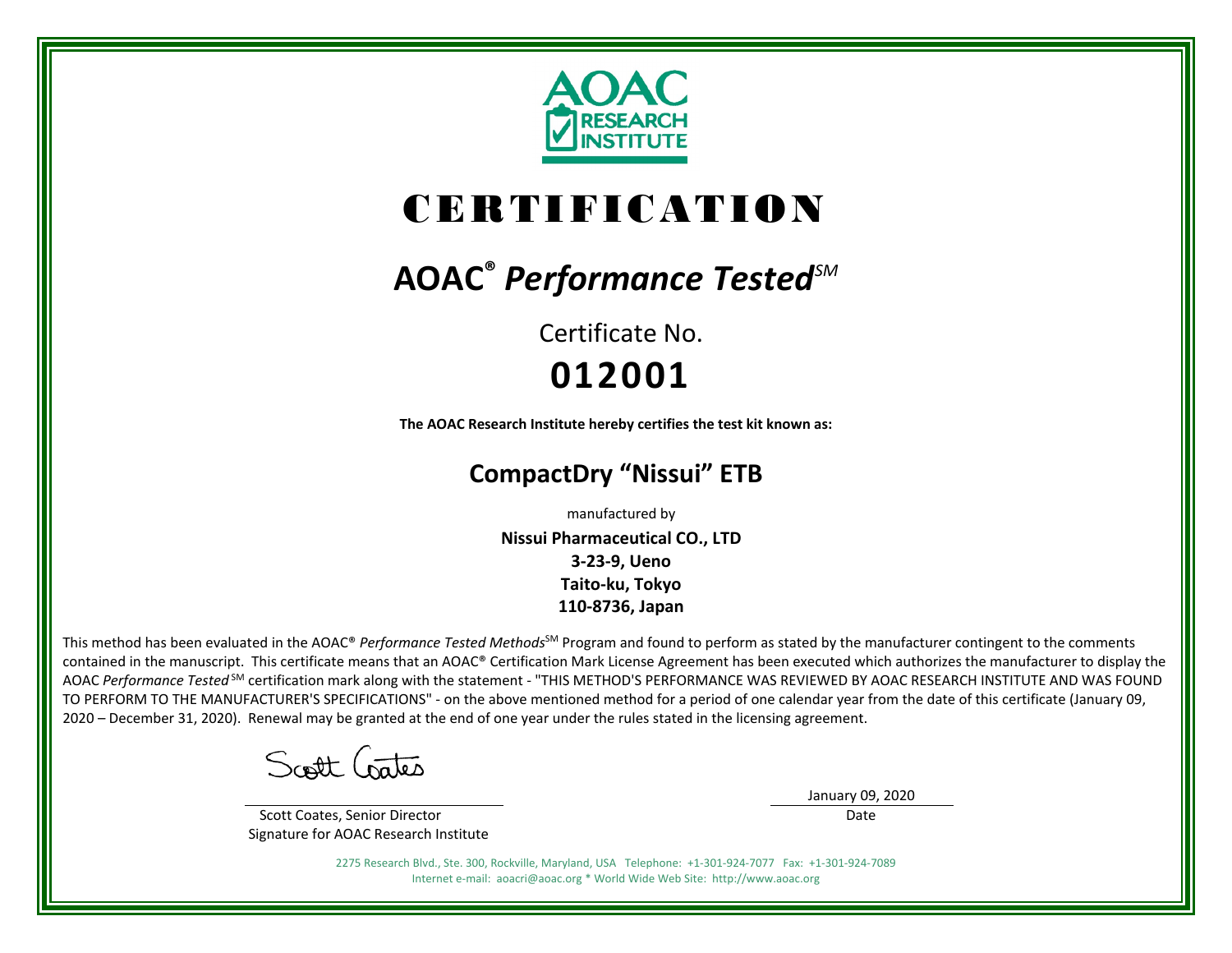| <b>METHOD AUTHORS</b><br>Shingo Mizuochi, Maria Nelson, Chris Baylis, Gail Betts, Linda Everis,                                                                                                                | <b>SUBMITTING COMPANY</b><br>Nissui Pharmaceutical CO., LTD                                                                                            |
|----------------------------------------------------------------------------------------------------------------------------------------------------------------------------------------------------------------|--------------------------------------------------------------------------------------------------------------------------------------------------------|
| Becky Green, Keith Jewell, Farinaz Monadjemi                                                                                                                                                                   | 3-23-9, Ueno                                                                                                                                           |
|                                                                                                                                                                                                                | Taito-ku, Tokyo<br>110-8736, Japan                                                                                                                     |
|                                                                                                                                                                                                                |                                                                                                                                                        |
| KIT NAME(S)<br>CompactDry "Nissui" ETB                                                                                                                                                                         | <b>CATALOG NUMBERS</b><br>54005, 54055                                                                                                                 |
|                                                                                                                                                                                                                |                                                                                                                                                        |
| <b>INDEPENDENT LABORATORY</b>                                                                                                                                                                                  | <b>AOAC EXPERTS AND PEER REVIEWERS</b>                                                                                                                 |
| Campden BRI<br><b>Station Road</b>                                                                                                                                                                             | Yi Chen <sup>1</sup> , Michael Brodsky <sup>2</sup> , Maria Cristina Fernandez <sup>3</sup><br><sup>1</sup> US FDA, CFSAN, College Park, MD, USA       |
| Chipping Campden                                                                                                                                                                                               | <sup>2</sup> Brodsky Consultants, Ontario, CANADA                                                                                                      |
| Gloucerstershire, GL55 6LD, UK                                                                                                                                                                                 | <sup>3</sup> University of Buenos Aires, Buenos Aires, Argentina                                                                                       |
|                                                                                                                                                                                                                |                                                                                                                                                        |
| <b>APPLICABILITY OF METHOD</b>                                                                                                                                                                                 | <b>REFERENCE METHODS</b>                                                                                                                               |
| Target Organism - Enterobacteriaceae                                                                                                                                                                           | ISO 21528-2:2004 Microbiology of food and animal feeding stuffs: Horizontal<br>method for the detection and enumeration of Enterobacteriaceae - colony |
| Matrices - (2008 study) raw ground beef, cooked chicken, lettuce (pre-                                                                                                                                         | count method – part 2: colony count method (2)                                                                                                         |
| washed, bagged shredded iceberg), frozen fish (cod fillets), instant<br>nonfat dry milk powder and pasteurized milk (2% fat); (2017 study)<br>pasteurized cream, cream cheese, ready to cook fresh vegetables, | ISO/DIS 2158-2:2014 Horizontal method for the detection and enumeration of<br>Enterobacteriaceae - Part 2: colony count method (3)                     |

**Performance claims – Performance equivalent to that of the ISO 21528- 2:2004 Microbiology of food and animal feeding stuffs: Horizontal method for the detection and enumeration of Enterobacteriaceae – colony count method – part 2: colony count method (2), and to ISO/DIS 2158-2:2014 Horizontal method for the detection and enumeration of Enterobacteriaceae – Part 2: colony count method (3) for a variety of foods.**

**vegetable juice, raw ground pork, raw bacon, fresh cooked prawns, fish** 

**ORIGINAL CERTIFICATION DATE January 09, 2020 CERTIFICATION RENEWAL RECORD New Approval METHOD MODIFICATION RECORD None SUMMARY OF MODIFICATION None Under this AOAC®** *Performance TestedSM* **License Number, 012001 this method is distributed by: NONE Under this AOAC®** *Performance TestedSM* **License Number, 012001 this method is distributed as: NONE**

#### **PRINCIPLE OF THE METHOD (1)**

**paté, sandwich and cooked chilled rice**

The CompactDry "Nissui" ETB is a ready-to-use test method for detection and enumeration of Enterobacteriaceae in food and related products. The CompactDry "Nissui" ETB comes pre-sterilized as dry media sheets containing culture medium containing glucose and selective agents, plus a cold-soluble gelling agent which are rehydrated by adding 1 mL of prepared sample. The sample automatically and evenly diffuses throughout the plate. Enterobacteriaceae colonies appear red/purple on the medium. The total Enterobacteriaceae count can be determined in a sample after 24 ± 2 h of incubation at 37 ± 1°C.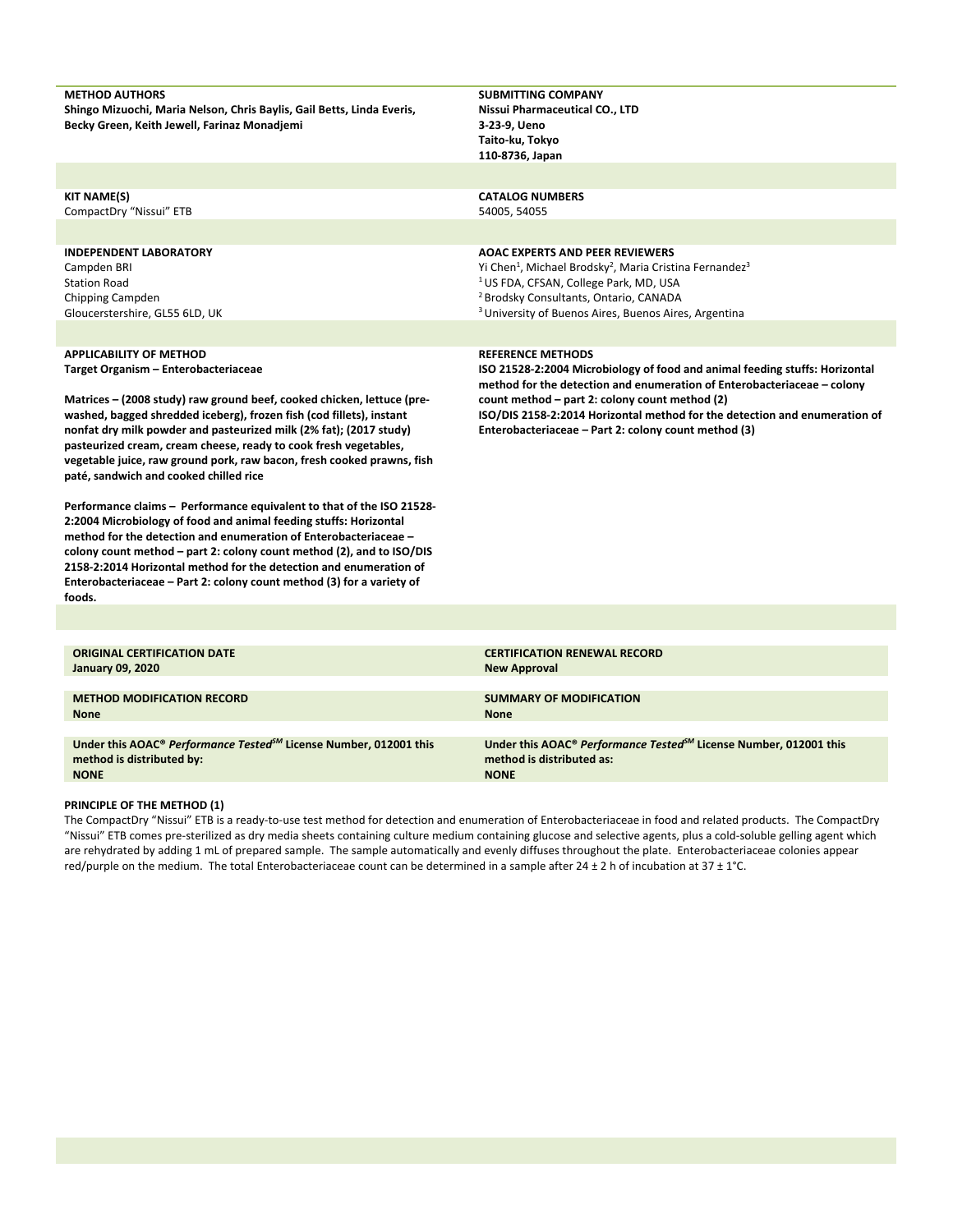#### **DISCUSSION OF THE VALIDATION STUDY (1)**

The CompactDry "Nissui" ETB was certified by MicroVal in 2008 and reevaluated in 2017 according to the revised (2016) ISO microbiological method validation standard. Data from matrix studies and inclusivity/exclusivity testing were examined in this report using the AOAC guidelines for AOAC PTM certification. To meet the AOAC requirements, inclusivity strains were added for a total of 50 unique Enterobacteriaceae species, and exclusivity strains were added for a total of 30 unique non-Enterobacteriaceae strains. Product consistency and stability testing was also added. Robustness was assessed as part of the multi-laboratory study. In inclusivity testing, *Serratia marcescens* (raw mince, CRA 1521), *Raoultella ornithinolytica* (ropy cream, CRA 16928), *Serratia proteamaculans* (NCTC 11544) and *Yersinia intermedia* (natural isolate, CRA 380) were not detected by the CompactDry "Nissui" ETB. However, other species of *Serratia* (*fonticola*, *liquifaciens*, *odorifera* and *rubidaea*) were positive the CompactDry "Nissui" ETB, as were *Raoultella planticola* and *Yersinia entercolitica* and *Yersinia fredriksenii*, indicating that the CompactDry "Nissui" ETB can still detect a variety of species within these genera, but not the indicated isolates tested in this study. *Pectobacterium atrosepticum* (industrial isolate, CRA 8031) was not detected by either method (CompactDry "Nissui" ETB or reference method). Typically, this species can metabolize a variety of compounds (starch, lactose, maltose, sucrose, fructose and others) but was not able to grow on CompactDry "Nissui" ETB or VRBGA at 37 ± 1°C in this case. In exclusivity testing, *Pasteurella bettyae* (NCTC 10535) gave typical colonies on both CompactDry "Nissui" ETB and VRBGA. This strain is known to ferment glucose but is oxidase-positive, which is unlike members of the Enterobacteriaceae. *Aeromonas bestiarum, Aeromonas eucrenophila* and *Aeromonas hydrophilia* gave typical colonies on VRBGA but were not detected by the CompactDry "Nissui" ETB. No other exclusivity strains tested were detected by the CompactDry "Nissui" ETB, indicating that this candidate method may be more selective than the reference method for certain organisms. In the single laboratory matrix studies, there were no statistically significant differences in results seen between the CompactDry "Nissui" ETB and the ISO reference method at any contamination levels for raw ground beef, shredded iceberg lettuce, pasteurized cream, raw bacon, sandwich and cooked chilled rice. For the lowest contamination levels of cooked chicken, instant nonfat dry milk powder, cream cheese and vegetable juice, the mean differences in log<sub>10</sub> values between methods were <0.5, (0.284, 0.201, -0.185 and -0.334, respectively), however, one side of the CI was outside of the recommended (-0.5, 0.5) range. This indicates that the two methods had similar results, but because the contamination levels were so low, small differences in the number of colonies recorded had a bigger impact on the CIs. There were no statistical differences between the methods in these foods at the higher contamination levels. At the lowest contamination level of frozen fish, the mean difference between methods was -1.350, with a CI (-1.800, 0.910), both indicators well outside the acceptable range. A small number of colonies were isolated from the first dilution, 8 colonies total from 10 CompactDry "Nissui" ETB plates, while the VRBGA averaged 9 CFU/plate. The mean differences and CIs were well within the acceptance criteria at the four higher contamination levels, so the very low contamination level is not a good representation of the method performance. A difference between methods was also seen in the lowest contamination level of raw ground pork. The mean difference was >0.5 (-0.530) and the CI was (-0.723, -0.337). In this case, contamination levels were not low (3.842 for CompactDry "Nissui" and 4.373 for VRBGA). However, the mean differences in the two higher contamination levels were small at -0.031 and -0.106.

For ready to cook vegetables and fresh cooked prawns, statistical differences between the methods were seen at two contamination levels. For the ready to cook vegetables, a difference was seen in the CI at the low level (-0.711, 0.054), but the mean difference was <0.5 (-0.329). Because the contamination level was low, the small differences had a bigger impact on the CI. For the high level, mean differences between the methods was small, -0.032, but the upper confident limit was slightly above of the recommended acceptance parameter at -0.514. The CompactDry "Nissui" ETB method had higher variability between the replicates than the ISO method as indicated by the higher s<sub>r</sub> (0.433 vs. 0.153). For the cooked prawns, there was a significant difference in the middle contamination level, with a mean difference of -0.801 (-1.381, -0.238). The differences in the lower and higher levels were small at 0.039 (-0.075, 0.154) and -0.161 (-0.675, 0.354), respectively. The CI for the high level could be due to the higher standard deviation for the CompactDry "Nissui" ETB in this level. Although not a statistical outlier, one of the five replicates tested in the high level gave counts well below the others.

For the fish paté, the differences between methods were statistically significant at all contamination levels; -0.458 (-0.554, -0.63), 0.533 (0.231, 0.835) and -0.502 (-0.613, -0.391) for the low, middle and high contamination levels, respectively. However, in all cases, the differences were borderline, and the results do not trend in the same direction for all levels. The bias is low for the low and high contamination levels but high for the middle contamination level. The s<sub>r</sub> is similar at each level for both methods, and the  $R^2$  is 0.91. Perhaps the natural flora in this matrix contributed to the difference in the bias.

The multi-laboratory study showed no differences between the methods for pasteurized liquid milk. Mean differences between the methods and CIs were within the recommended acceptable range. The sr and sR values were similar for the CompactDry "Nissui" ETB and VRBGA at each contamination level. The low sR values (<0.2) indicate robust method performance across laboratories. No differences were seen in three different manufactured lots and up to 16 months of storage.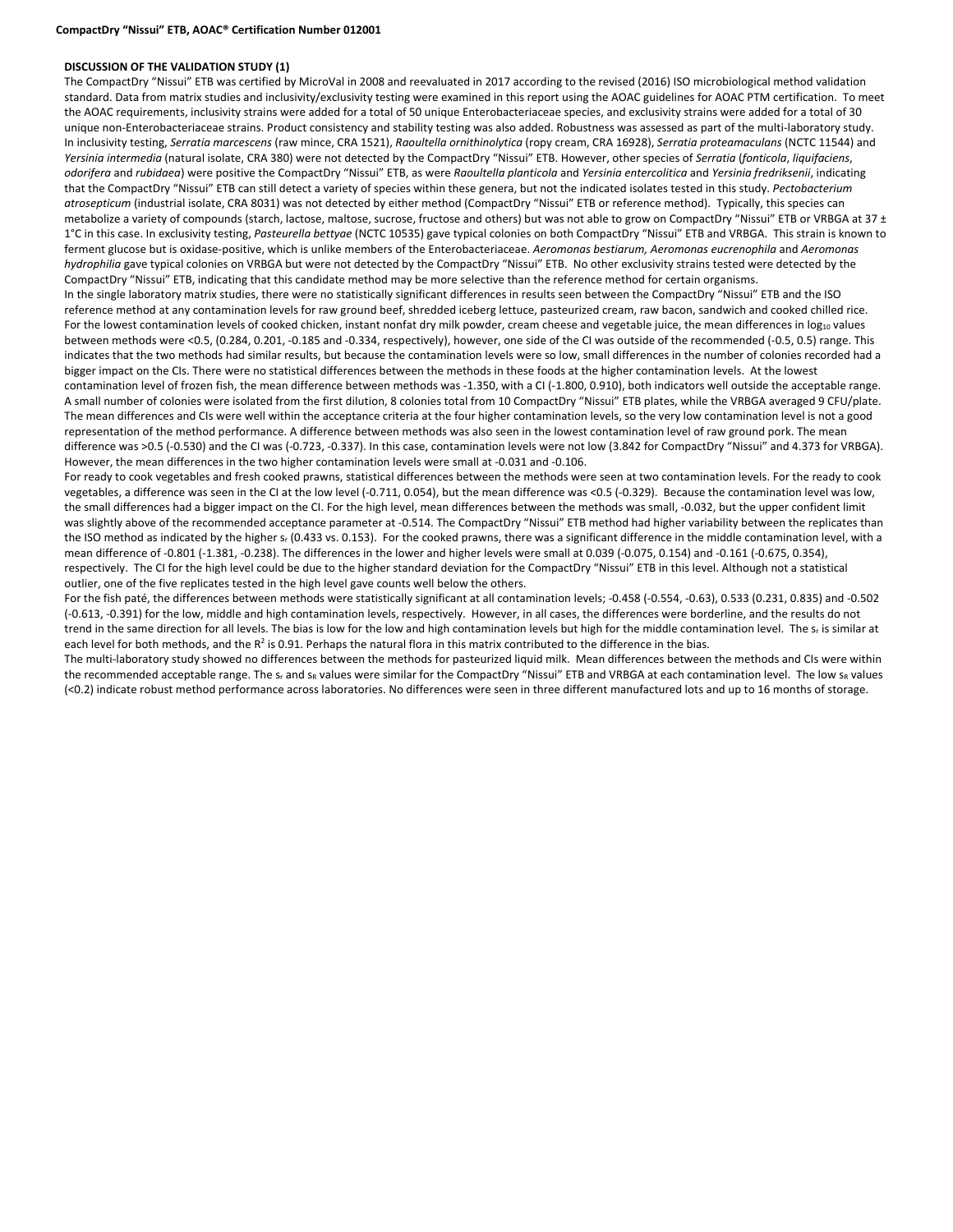#### **Table 1. Inclusivity results for CompactDry "Nissui" ETB (1)**

|                                                   |                                                   |                       |                          | CompactDry<br>"Nissui" ETB <sup>b</sup> |                           |  |  |  |  |  |
|---------------------------------------------------|---------------------------------------------------|-----------------------|--------------------------|-----------------------------------------|---------------------------|--|--|--|--|--|
| No.                                               | Strain                                            | CRA <sup>a</sup> code | Origin/source            | Result                                  | VRBGA <sup>c</sup> Result |  |  |  |  |  |
| Inclusivity strains tested by Campden BRI in 2008 |                                                   |                       |                          |                                         |                           |  |  |  |  |  |
| $\mathbf{1}$                                      | Citrobacter freundii                              | 40                    | NCTC <sup>d</sup> 9750   | $\ddot{}$                               | $+$                       |  |  |  |  |  |
| 2                                                 | Citrobacter freundii                              | 3163                  | Sausage                  | +                                       | ÷                         |  |  |  |  |  |
| 3                                                 | Edwardsiella tardia                               | 8392                  | <b>NCTC 10391</b>        | +                                       | $\ddot{}$                 |  |  |  |  |  |
| 4                                                 | Enterobacter aerogenes                            | 15736                 | <b>NCTC 10006</b>        | +                                       | ÷                         |  |  |  |  |  |
| 5                                                 | Enterobacter cloacae                              | 1472                  | Dried milk               | +                                       | $\ddot{}$                 |  |  |  |  |  |
| 6                                                 | Enterobacter cloacae                              | 6633                  | DuPont <sup>e</sup> 2850 | +                                       | $\ddot{}$                 |  |  |  |  |  |
| 7                                                 | Escherichia coli                                  | 1476                  | Dried milk               | +                                       | $\ddot{}$                 |  |  |  |  |  |
| 8                                                 | Escherichia coli                                  | 1871                  | NCIMB <sup>f</sup> 10223 | $\ddot{}$                               | $\ddot{}$                 |  |  |  |  |  |
| 9                                                 | Escherichia coli                                  | 2003                  | Fish                     | +                                       | $\ddot{}$                 |  |  |  |  |  |
| 10                                                | Escherichia coli                                  | 2091                  | <b>NCTC 8008</b>         | +                                       | $\ddot{}$                 |  |  |  |  |  |
| 11                                                | Escherichia coli                                  | 2092                  | <b>NCTC 11603</b>        | +                                       | $\ddot{}$                 |  |  |  |  |  |
| 12                                                | Escherichia coli                                  | 11017                 | <b>NCTC 12241</b>        | +                                       |                           |  |  |  |  |  |
| 13                                                | Escherichia coli                                  | 11626                 | <b>NCTC 5933</b>         | +                                       | ÷                         |  |  |  |  |  |
| 14                                                | Escherichia coli                                  | 15943                 | <b>NCIMB 700555</b>      | $\ddot{}$                               | ÷                         |  |  |  |  |  |
| 15                                                | Escherichia coli                                  | 16041                 | Raw ground beef          | +                                       | ÷                         |  |  |  |  |  |
| 16                                                | Hafnia alvei                                      | 4009                  | Sandwich                 | +                                       | $\ddot{}$                 |  |  |  |  |  |
| 17                                                | Klebsiella oxytoca                                | 8387                  | <b>NCTC 8167</b>         | +                                       | $\ddot{}$                 |  |  |  |  |  |
| 18                                                | Klebsiella oxytoca                                | 15926                 | ATCC <sup>9</sup> 13182  | $\ddot{}$                               |                           |  |  |  |  |  |
| 19                                                | Pantoea agglomerans                               | 15947                 | <b>NCIMB 11392</b>       | +                                       | $\ddot{}$                 |  |  |  |  |  |
| 20                                                | Proteus mirabilis                                 | 1588                  | Poultry                  | +                                       | $\ddot{}$                 |  |  |  |  |  |
| 21                                                | Proteus vulgaris                                  | 1581                  | Poultry                  | +                                       | $\ddot{}$                 |  |  |  |  |  |
| 22                                                | Providencia rettgeri                              | 8386                  | <b>NCTC 7475</b>         | +                                       | $\ddot{}$                 |  |  |  |  |  |
| 23                                                | Salmonella Dublin                                 | 1356                  | <b>NCTC 9676</b>         | +                                       | $\ddot{}$                 |  |  |  |  |  |
| 24                                                | Salmonella Enteriditis                            | 1004                  | Chicken                  | $\ddot{}$                               | $\ddot{}$                 |  |  |  |  |  |
| 25                                                | Salmonella Poona                                  | 725                   | <b>NCTC 4840</b>         | +                                       | $\ddot{}$                 |  |  |  |  |  |
| 26                                                | Salmonella Typhimurium                            | 11634                 | ATCC 14028               | $\ddot{}$                               |                           |  |  |  |  |  |
| 27                                                | Serratia marcescens                               | 1521                  | Raw mince                |                                         | $\ddot{}$                 |  |  |  |  |  |
| 28                                                | Shigella boydii                                   | 324                   | <b>NCTC 11321</b>        | +                                       | $\ddot{}$                 |  |  |  |  |  |
| 29                                                | Shigella flexneri                                 | 325                   | <b>NCTC 9950</b>         | +                                       | ÷                         |  |  |  |  |  |
| 30                                                | Shigella sonnei                                   | 326                   | <b>NCTC 10352</b>        |                                         |                           |  |  |  |  |  |
| 31                                                | Shigella sonnei                                   | 4107                  | <b>NCTC 9950</b>         | ÷                                       |                           |  |  |  |  |  |
| 32                                                | Yersinia enterocolitica                           | 4103                  | <b>NCTC 10352</b>        | $\ddot{}$                               | +                         |  |  |  |  |  |
|                                                   | Inclusivity strains tested by Campden BRI in 2017 |                       |                          |                                         |                           |  |  |  |  |  |
| 33                                                | Buttiauxella warmboldiae                          | 17112                 | Rainwater                | $\begin{array}{c} + \end{array}$        | $\ddot{}$                 |  |  |  |  |  |
| 34                                                | Citrobacter amalonaticus                          | 7458                  | Beansprouts              | $\ddot{}$                               |                           |  |  |  |  |  |
| 35                                                | Citrobacter braakii                               | 16279                 | Industrial isolate       |                                         |                           |  |  |  |  |  |
| 36                                                | Cronobacter sakazakii                             | 16909                 | Dried milk               |                                         |                           |  |  |  |  |  |
| 37                                                | Enterobacter agglomerans                          | 1488                  | Mince                    |                                         |                           |  |  |  |  |  |
| 38                                                | Enterobacter amnigenus                            | 7426                  | Mushrooms                |                                         |                           |  |  |  |  |  |
| 39                                                | Enterobacter intermedius                          | 17023                 | Surface water            | +                                       |                           |  |  |  |  |  |
| 40                                                | Erwinia amylovorans                               | 8037                  | Industrial isolate       |                                         |                           |  |  |  |  |  |
| 41                                                | Escherichia fergusonii                            | 7522                  | Sausages                 |                                         |                           |  |  |  |  |  |
| 42                                                | Escherichia hermanii                              | 7477                  | Sesame seeds             |                                         |                           |  |  |  |  |  |
| 43                                                | Escherichia vulneris                              | 2005                  | Vegetables               |                                         |                           |  |  |  |  |  |
| 44                                                | Klebsiella pneumoniae                             | 6650                  | Industrial isolate       | +                                       |                           |  |  |  |  |  |
|                                                   |                                                   |                       |                          |                                         |                           |  |  |  |  |  |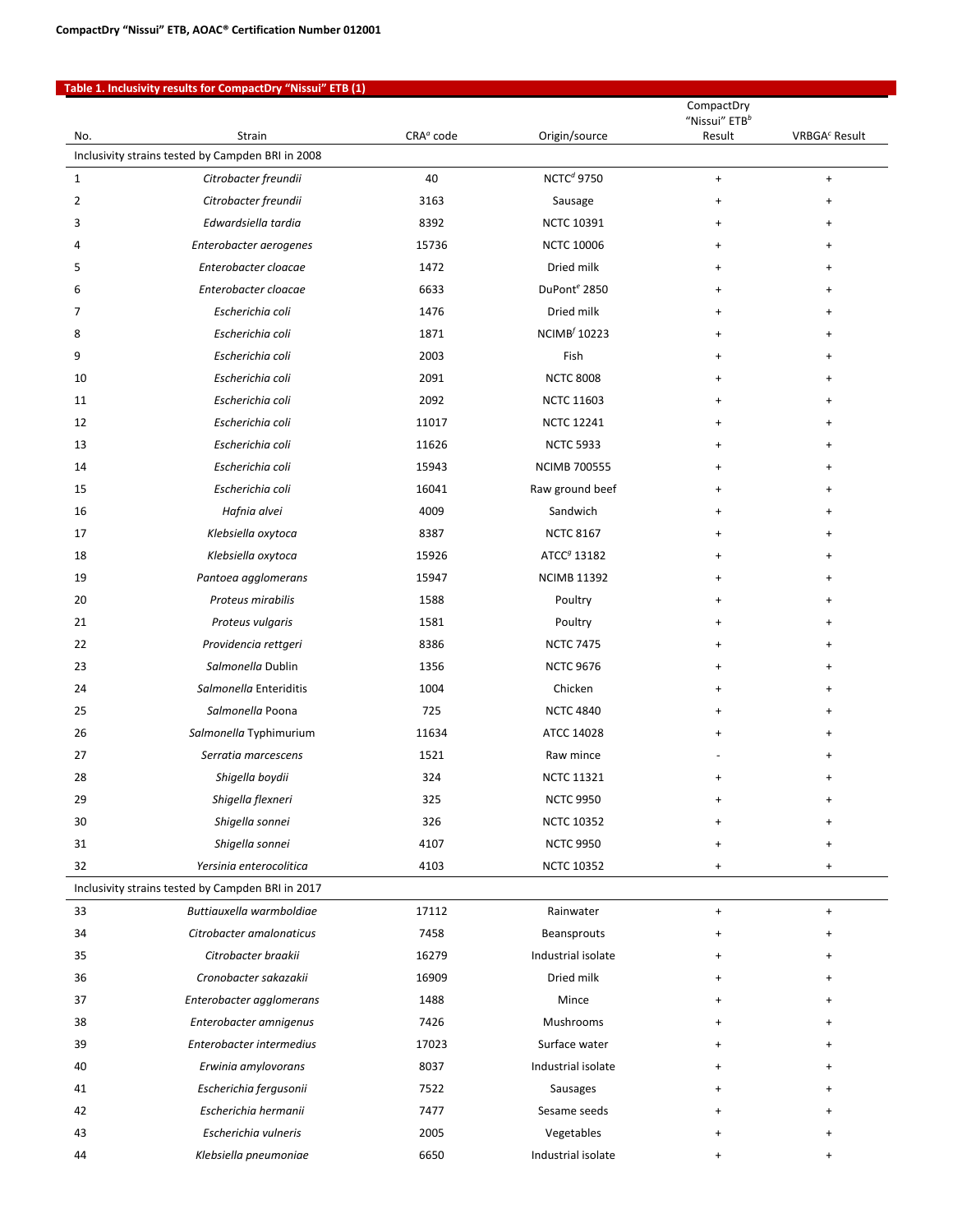#### **CompactDry "Nissui" ETB, AOAC® Certification Number 012001**

| 45 | Morganella morganii                          | 5120      | Pork               | $\ddot{}$ | $\overline{1}$ |
|----|----------------------------------------------|-----------|--------------------|-----------|----------------|
| 46 | Pectobacterium atrosepticum                  | 8031      | Industrial isolate |           |                |
| 47 | Providencia alcalifaciens                    | 7469      | Chicken            | $\ddot{}$ | $\ddot{}$      |
| 48 | Rahnella aquatilis                           | 16911     | <b>NCIMB 13365</b> | $\ddot{}$ |                |
| 49 | Raoultella ornithinolytica                   | 16928     | Ropy cream         |           |                |
| 50 | Raoultella planticola                        | 16820     | ATCC 43176         | +         |                |
| 51 | Salmonella bongori                           | 16379     | Not known          | $\div$    |                |
| 52 | Salmonella enterica subsp arizonae           | 16380     | Not known          | $\ddot{}$ |                |
| 53 | Salmonella enterica subsp diarizonae         | 16374     | Not known          |           |                |
| 54 | Salmonella enterica subsp houtenae           | 1376      | <b>NCTC 10401</b>  |           |                |
| 55 | Salmonella Java                              | 1378      | <b>NCTC 5706</b>   |           |                |
| 56 | Salmonella Schwarzengrund                    | 1408      | <b>NCTC 6756</b>   | $\ddot{}$ |                |
| 57 | Serratia fonticola                           | 4613      | Chicken            | $\ddot{}$ |                |
| 58 | Serratia liquifaciens                        | 1560      | Mince              | +         | $\ddot{}$      |
| 59 | Serratia proteamaculans                      | 16463     | <b>NCTC 11544</b>  |           |                |
| 60 | Shigella dysenteriae                         | 4275      | Industrial isolate | $\ddot{}$ |                |
| 61 | Shimwellia blattae                           | 16931     | Cockroach          |           | $\ddot{}$      |
| 62 | Yersinia intermedia                          | 380       | Industrial isolate |           | $\ddot{}$      |
|    | Inclusivity strains tested by Nissui in 2018 |           |                    |           |                |
| 63 | Yersinia fredriksenii                        | $NA^h$    | ATCC 33641         | $\ddot{}$ | $\ddot{}$      |
| 64 | Citrobacter youngae                          | <b>NA</b> | Food               | $\ddot{}$ |                |
| 65 | Citrobacter farmeri                          | <b>NA</b> | Human              | $\div$    |                |
| 66 | Enterobacter gergoviae                       | <b>NA</b> | ATCC 33028         |           |                |
| 67 | Serratia rubidaea                            | <b>NA</b> | ATCC 27593         |           |                |
| 68 | Serratia odorifera                           | <b>NA</b> | Unknown            |           |                |
| 69 | Citrobacter koseri                           | <b>NA</b> | <b>ATCC 25408</b>  | $\ddot{}$ |                |
| 70 | Escherichia blattae                          | <b>NA</b> | $JCMi$ 1650        | $\ddot{}$ |                |
| 71 | Kluyvera ascorbata                           | NA        | ATCC 33433         | $\ddot{}$ |                |
| 72 | Kluyvera cryocrescens                        | <b>NA</b> | ATCC 33435         | $\ddot{}$ |                |
| 73 | Morganella morganii                          | NA        | ATCC 25830         | $\ddot{}$ |                |
| 74 | Rahnella aquatilis                           | <b>NA</b> | <b>JCM 1683</b>    |           |                |
| 75 | Salmonella Choleraesuis                      | <b>NA</b> | ATCC 13312         |           |                |
| 76 | Serratia marcescens                          | NA        | ATCC 13880         |           |                |

*a* CRA code = Cambden BRI Laboratories, Chipping Campden, Gloucestershire, UK.

*b* CompactDry "Nissui" ETB results: "+" = typical growth, "-" = no growth.

*c* VRBGA = Violet red bile glucose agar, per ISO 21528-2:2004 and ISO/DIS 21528-2:2014.

*d* NCTC = National Collection of Type Cultures, Porton Down, Salisbury, UK.

*e* DuPont = Wilmington, DE.

*f* NCIMB = National Collection of Industrial Food and Marine Bacteria, Aberdeen, Scotland.

*g* ATCC = American Type Culture Collection, Manassas, VA.

*h* NA = Not applicable.

*i* JCM = Japan Collection of Microorganisms, Ibaraki, Japan.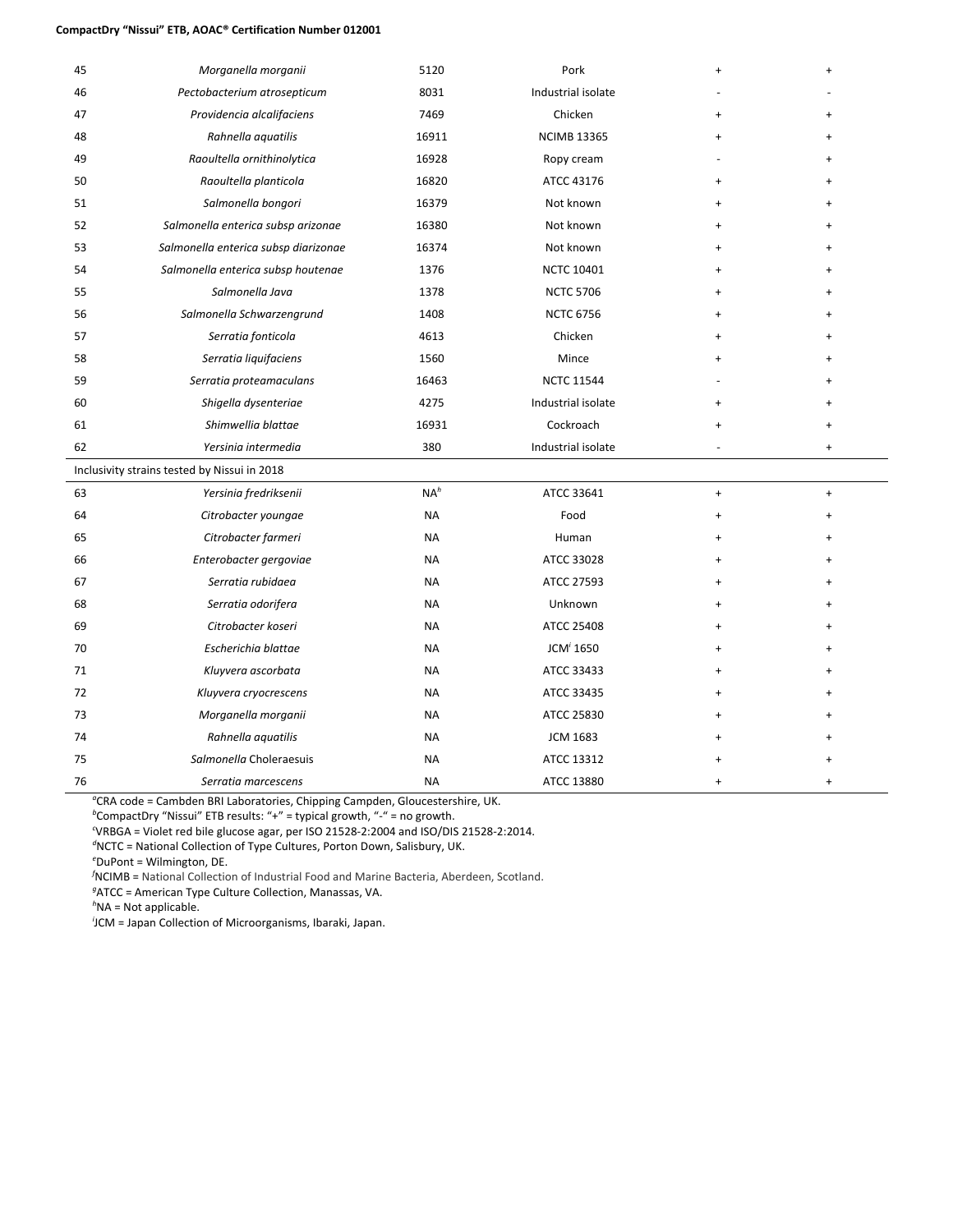#### **Table 2: Exclusivity results for CompactDry "Nissui" ETB (1)**

|                                                   |                                                   |                       |                                | CompactDry<br>"Nissui" ETB <sup>b</sup> |                           |  |  |  |  |
|---------------------------------------------------|---------------------------------------------------|-----------------------|--------------------------------|-----------------------------------------|---------------------------|--|--|--|--|
| No.                                               | Strain                                            | CRA <sup>o</sup> code | Origin/source                  | Result                                  | VRBGA <sup>c</sup> Result |  |  |  |  |
| Exclusivity strains tested by Campden BRI in 2008 |                                                   |                       |                                |                                         |                           |  |  |  |  |
| $\mathbf{1}$                                      | Aeromonas hydrophilia                             | 4111                  | NCTC <sup>d</sup> 8049         | $\overline{\phantom{a}}$                | $\ddot{}$                 |  |  |  |  |
| 2                                                 | Avibacterium avium                                | 8389                  | <b>NCTC 11297</b>              |                                         |                           |  |  |  |  |
| 3                                                 | <b>Bacillus cereus</b>                            | 1761                  | Dairy product                  |                                         |                           |  |  |  |  |
| 4                                                 | <b>Bacillus cereus</b>                            | 4110                  | <b>NCTC 7464</b>               |                                         |                           |  |  |  |  |
| 5                                                 | <b>Bacillus subtilis</b>                          | 4112                  | <b>NCTC 10400</b>              |                                         |                           |  |  |  |  |
| 6                                                 | Bronchothrix thermospacta                         | 16019                 | <b>NCTC 10822</b>              |                                         |                           |  |  |  |  |
| 7                                                 | Enterococcus faecalis                             | 4113                  | <b>NCTC 775</b>                |                                         |                           |  |  |  |  |
| 8                                                 | Enterococcus faecalis                             | 16049                 | <b>NCIMB<sup>e</sup> 12280</b> |                                         |                           |  |  |  |  |
| 9                                                 | Lactobacillus gasseri                             | 6804                  | <b>NCIMB 13081</b>             |                                         |                           |  |  |  |  |
| 10                                                | Pasteurella bettyae                               | 8391                  | <b>NCTC 10535</b>              |                                         | $\ddot{}$                 |  |  |  |  |
| 11                                                | Pediococcus pentosaceus                           | 16030                 | <b>Brine</b>                   |                                         |                           |  |  |  |  |
| 12                                                | Pseudomonas aeruginosa                            | 8299                  | <b>NCIMB 10753</b>             |                                         |                           |  |  |  |  |
| 13                                                | Pseudomonas fluorescens                           | 15937                 | <b>NCIMB 10586</b>             |                                         |                           |  |  |  |  |
| 14                                                | Pseudomonas fragi                                 | 16050                 | <b>NCTC 10689</b>              |                                         |                           |  |  |  |  |
| 15                                                | Staphylococcus aureus                             | 1216                  | <b>NCTC 10655</b>              |                                         |                           |  |  |  |  |
| 16                                                | Staphylococcus aureus                             | 1224                  | Margarine                      |                                         |                           |  |  |  |  |
| 17                                                | Staphylococcus aureus                             | 1227                  | Frozen cooked prawns           |                                         |                           |  |  |  |  |
| 18                                                | Staphylococcus aureus                             | 4105                  | <b>NCIMB 12702</b>             |                                         |                           |  |  |  |  |
| 19                                                | Vibrio mimicus                                    | 6351                  | <b>NCTC 11435</b>              |                                         |                           |  |  |  |  |
| 20                                                | Vibrio parahaemolyticus                           | 15737                 | <b>NCTC 11344</b>              | $\bm{\mathsf{H}}$                       | $\ddot{}$                 |  |  |  |  |
|                                                   | Exclusivity strains tested by Campden BRI in 2017 |                       |                                |                                         |                           |  |  |  |  |
| 21                                                | Aeromonas bestiarum                               | 17068                 | Stream water                   | $\overline{\phantom{a}}$                | $\ddot{}$                 |  |  |  |  |
| 22                                                | Aeromonas eucrenophila                            | 17121                 | Wet land water                 |                                         | $\ddot{}$                 |  |  |  |  |
| 23                                                | Aeromonas salmonicida                             | 8388                  | <b>NCTC 10402</b>              |                                         |                           |  |  |  |  |
| 24                                                | <b>Bacillus circulans</b>                         | 16584                 | Pasteurized cream              |                                         |                           |  |  |  |  |
| 25                                                | <b>Bacillus coagulans</b>                         | 16586                 | Sterilized milk                |                                         |                           |  |  |  |  |
| 26                                                | Flavobacterium indologenes                        | 4088                  | Bamboo shoots                  |                                         |                           |  |  |  |  |
| 27                                                | Lactobacillus acidophilus                         | 7675                  | Dairy product                  |                                         |                           |  |  |  |  |
| 28                                                | Lactobacillus brevis                              | 16628                 | <b>NCTC 13386</b>              |                                         |                           |  |  |  |  |
| 29                                                | Listeria innocua                                  | 6602                  | <b>NCTC 11288</b>              |                                         |                           |  |  |  |  |
| 30                                                | Listeria monocytogenes                            | 1104                  | Soft cheese                    |                                         |                           |  |  |  |  |
| 31                                                | Staphylococcus delphinii                          | 16900                 | <b>NCIMB 8709</b>              |                                         |                           |  |  |  |  |
| 32                                                | Staphylococcus haemolyticus                       | 7818                  | Sandwich                       |                                         |                           |  |  |  |  |
| 33                                                | Streptococcus agalactiae                          | 7115                  | ATCC <sup>g</sup> 13813        |                                         |                           |  |  |  |  |
| 34                                                | Streptococcus pyogenes                            | 16892                 | <b>NCIMB 13285</b>             |                                         |                           |  |  |  |  |
| 35                                                | Streptococcus thermophilus                        | 16045                 | <b>NCIMB 8510</b>              |                                         |                           |  |  |  |  |

*a* CRA code = Cambden BRI Laboratories, Chipping Campden, Gloucestershire, UK.

*b* CompactDry "Nissui" ETB results: "+" = typical growth, "-" = no growth.

*c* VRBGA = Violet red bile glucose agar, per ISO 21528-2:2004 and ISO/DIS 21528-2:2014.

*d* NCTC = National Collection of Type Cultures, Porton Down, Salisbury, UK.

*e* NCIMB = National Collection of Industrial Food and Marine Bacteria, Aberdeen, Scotland.

*f* Growth was atypical on CompactDry "Nissui" ETB.

*g* ATCC = American Type Culture Collection, Manassas, VA.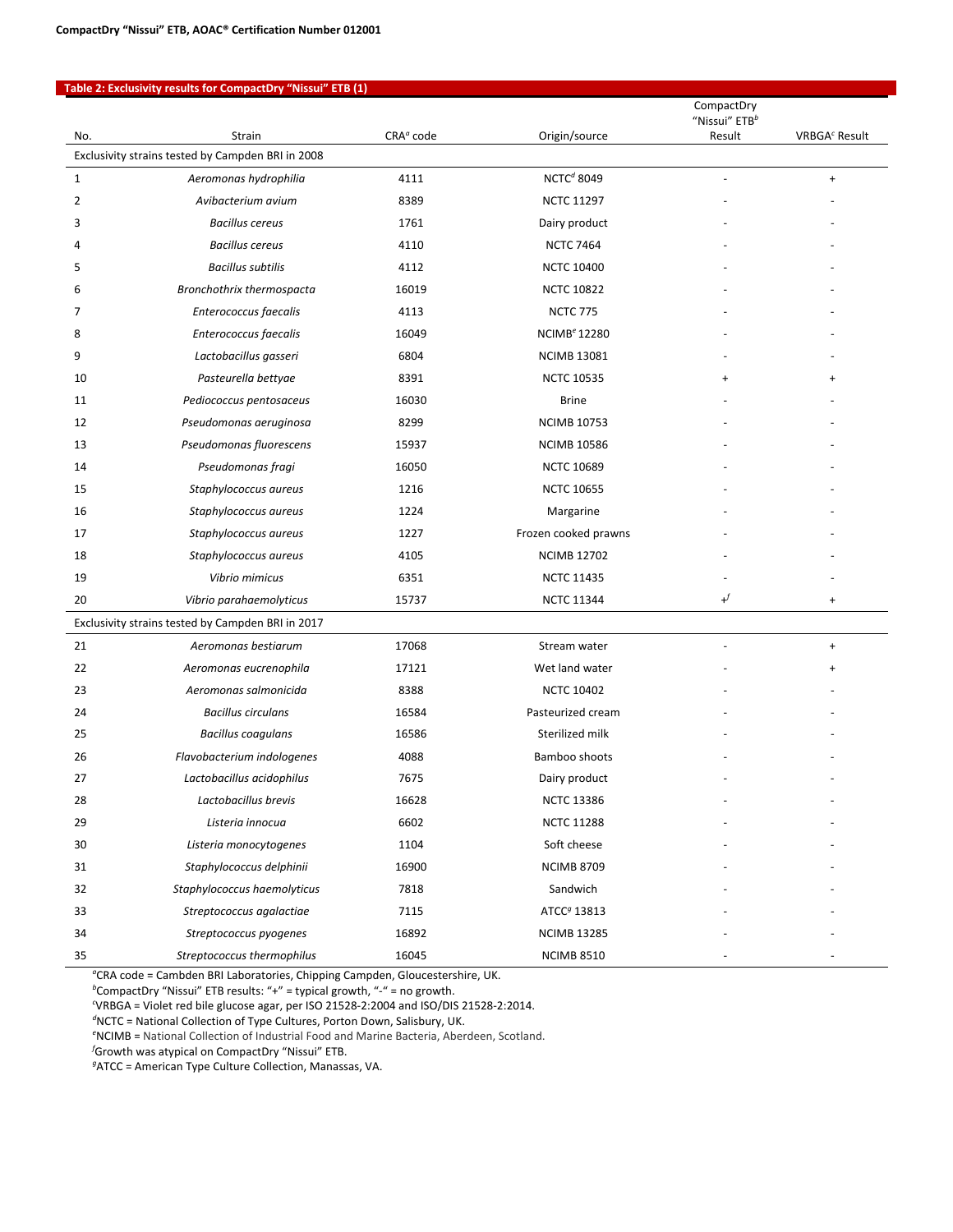| Table 5. Single laboratory matrix study - 2008: CompactDry "Nissui" ETB vs ISO 21528-2:2004 (1) |                |                   |            |                  |       |                         |                  |                |                     |                  |
|-------------------------------------------------------------------------------------------------|----------------|-------------------|------------|------------------|-------|-------------------------|------------------|----------------|---------------------|------------------|
|                                                                                                 | Cont. level    |                   | <b>ETB</b> |                  |       | ISO 21528-2:2004        |                  |                | 95% Cl <sup>e</sup> |                  |
| Matrix                                                                                          |                | Mean <sup>a</sup> | $S_r^b$    | RSD <sub>r</sub> | Mean  | $\mathsf{S}_\mathsf{r}$ | RSD <sub>r</sub> | Mean diff. $d$ | $LCL$ <sup>f</sup>  | UCL <sup>g</sup> |
|                                                                                                 | $\mathbf{1}$   | 3.415             | 0.092      | 2.69             | 3.596 | 0.105                   | 2.92             | $-0.181$       | $-0.265$            | $-0.097$         |
|                                                                                                 | $\overline{2}$ | 4.301             | 0.065      | 1.51             | 4.430 | 0.092                   | 2.08             | $-0.129$       | $-0.209$            | $-0.048$         |
| Raw ground beef                                                                                 | 3              | 5.104             | 0.217      | 4.25             | 5.077 | 0.190                   | 3.74             | 0.027          | $-0.016$            | 0.071            |
|                                                                                                 | 4              | 5.457             | 0.200      | 3.67             | 5.628 | 0.156                   | 2.77             | $-0.171$       | $-0.339$            | $-0.003$         |
|                                                                                                 | 5              | 6.464             | 0.318      | 4.92             | 6.547 | 0.293                   | 4.48             | $-0.083$       | $-0.149$            | $-0.018$         |
|                                                                                                 | $\mathbf{1}$   | 0.000             | 0.000      | $NA^h$           | 0.000 | 0.000                   | <b>NA</b>        | 0.000          | 0.000               | 0.000            |
|                                                                                                 | $\overline{2}$ | 0.653             | 0.568      | 87.0             | 0.369 | 0.598                   | 162              | 0.284          | $-0.301$            | 0.869            |
| Cooked chicken                                                                                  | 3              | 2.291             | 0.172      | 7.51             | 2.456 | 0.175                   | 7.13             | $-0.165$       | $-0.250$            | $-0.080$         |
|                                                                                                 | 4              | 3.434             | 0.125      | 3.64             | 3.407 | 0.194                   | 5.69             | 0.028          | $-0.105$            | 0.160            |
|                                                                                                 | 5              | 4.412             | 0.095      | 2.15             | 4.368 | 0.092                   | 2.11             | 0.043          | $-0.032$            | 0.118            |
|                                                                                                 | $\mathbf{1}$   | 0.000             | 0.000      | <b>NA</b>        | 0.000 | 0.000                   | <b>NA</b>        | 0.000          | 0.000               | 0.000            |
| Pre-washed bagged                                                                               | $\overline{2}$ | 2.583             | 0.367      | 14.2             | 2.502 | 0.520                   | 20.8             | 0.081          | $-0.200$            | 0.361            |
| shredded iceberg                                                                                | 3              | 3.935             | 0.190      | 4.83             | 4.161 | 0.158                   | 3.80             | $-0.226$       | $-0.296$            | $-0.155$         |
| lettuce                                                                                         | 4              | 4.733             | 0.317      | 6.69             | 4.566 | 0.356                   | 7.80             | 0.167          | 0.060               | 0.274            |
|                                                                                                 | 5              | 5.054             | 0.068      | 1.35             | 4.952 | 0.176                   | 3.55             | 0.102          | 0.009               | 0.195            |
|                                                                                                 | $\mathbf{1}$   | 0.518             | 0.677      | 131              | 1.868 | 0.285                   | 15.3             | $-1.350$       | $-1.800$            | $-0.901$         |
|                                                                                                 | $\overline{2}$ | 2.039             | 0.208      | 10.2             | 2.203 | 0.217                   | 9.85             | $-0.164$       | $-0.240$            | $-0.088$         |
| Frozen fish (cod fillet)                                                                        | 3              | 2.850             | 0.134      | 4.70             | 3.088 | 0.108                   | 3.50             | $-0.238$       | $-0.300$            | $-0.176$         |
|                                                                                                 | 4              | 3.957             | 0.144      | 3.64             | 4.086 | 0.147                   | 3.60             | $-0.129$       | $-0.166$            | $-0.092$         |
|                                                                                                 | 5              | 4.922             | 0.245      | 4.98             | 5.114 | 0.184                   | 3.60             | $-0.192$       | $-0.244$            | $-0.139$         |
|                                                                                                 | $\mathbf{1}$   | 0.000             | 0.000      | <b>NA</b>        | 0.000 | 0.000                   | <b>NA</b>        | 0.000          | 0.000               | 0.000            |
|                                                                                                 | $\overline{2}$ | 1.862             | 0.892      | 47.9             | 1.661 | 1.290                   | 77.7             | 0.201          | $-0.242$            | 0.644            |
| Instant nonfat dry<br>milk powder                                                               | 3              | 2.804             | 0.257      | 9.17             | 2.921 | 0.283                   | 9.69             | $-0.117$       | $-0.202$            | $-0.033$         |
|                                                                                                 | 4              | 3.642             | 0.446      | 12.2             | 3.767 | 0.464                   | 12.3             | $-0.124$       | $-0.240$            | $-0.009$         |
|                                                                                                 | 5              | 4.917             | 0.162      | 3.29             | 4.853 | 0.190                   | 3.92             | 0.064          | $-0.008$            | 0.136            |

*a* Mean of five replicate portions, plated in duplicate, after logarithmic transformation. *b* Repeatability standard deviation.

*c* Relative standard deviation for repeatability.

*d* Mean difference between the candidate and reference methods.

*e* Confidence interval.

*f* 95% Lower confidence limit for difference of means.

*g* 95% Upper confidence limit for difference of means.

*h* Not applicable.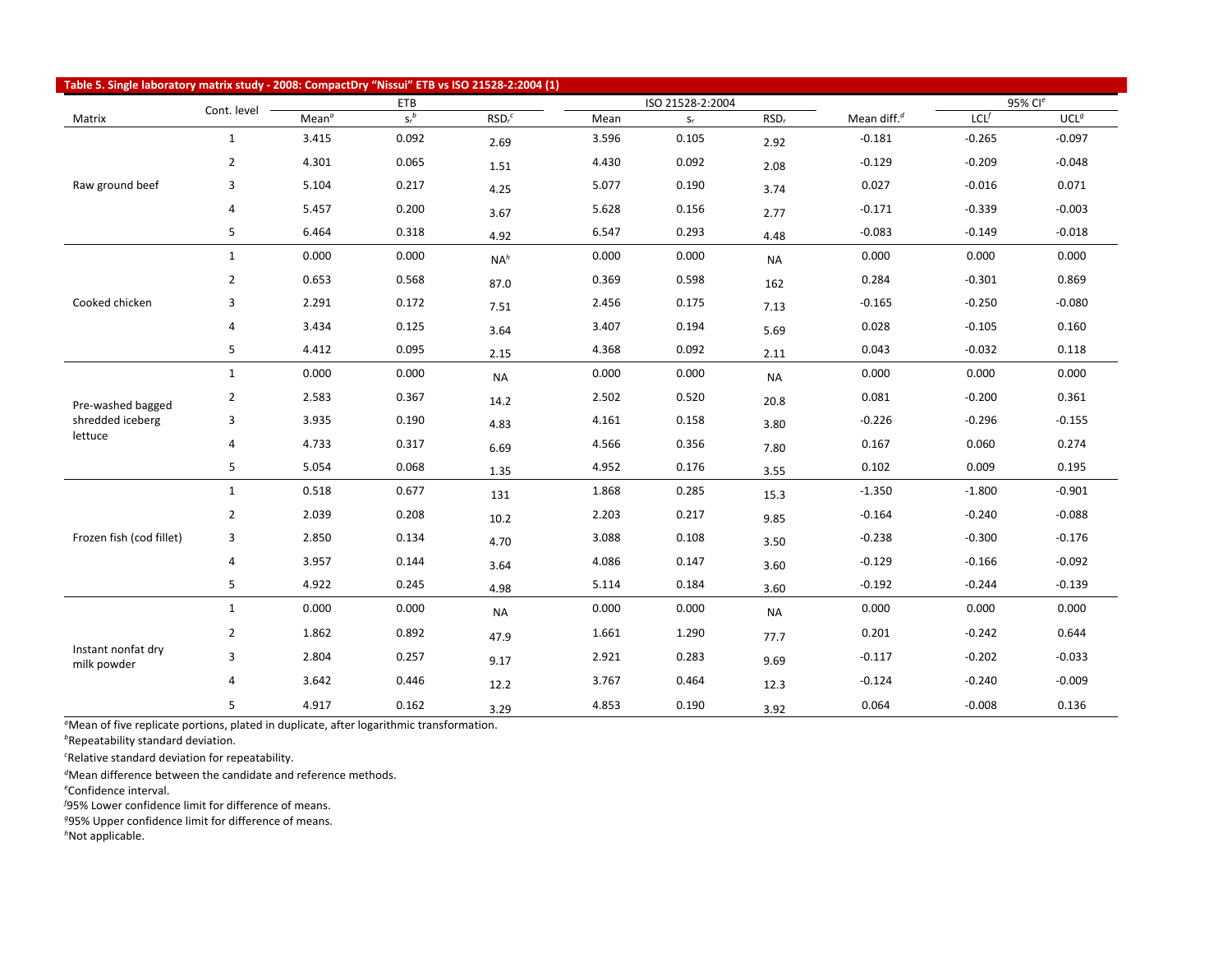| (1) Table 6. Single laboratory matrix study - 2017: CompactDry "Nissui" ETB vs ISO/DIS 21528-2:2014 |                |                   |                       |                    |       |                      |                  |                |                |                  |
|-----------------------------------------------------------------------------------------------------|----------------|-------------------|-----------------------|--------------------|-------|----------------------|------------------|----------------|----------------|------------------|
|                                                                                                     | Cont.          |                   | <b>ETB</b><br>$S_r^b$ | RSD <sub>r</sub> c |       | ISO/DIS 21528-2:2014 | RSD <sub>r</sub> | Mean diff. $d$ | 95% Cle<br>LCL | UCL <sup>g</sup> |
| Matrix                                                                                              | level          | Mean <sup>a</sup> |                       |                    | Mean  | $S_r$                |                  |                |                |                  |
|                                                                                                     | $\mathbf{1}$   | 2.298             | 0.117                 | 5.09               | 2.316 | 0.100                | 4.32             | $-0.019$       | $-0.085$       | 0.048            |
| Pasteurized cream                                                                                   | $\overline{2}$ | 4.064             | 0.044                 | 1.08               | 3.953 | 0.105                | 2.66             | 0.111          | $-0.020$       | 0.242            |
|                                                                                                     | 3              | 5.932             | 0.054                 | 0.91               | 5.651 | 0.095                | 1.68             | 0.281          | 0.194          | 0.368            |
|                                                                                                     | $\mathbf{1}$   | 1.643             | 0.235                 | 14.3               | 1.828 | 0.209                | 11.4             | $-0.185$       | $-0.712$       | 0.342            |
| Cream cheese                                                                                        | $\overline{2}$ | 3.682             | 0.048                 | 1.30               | 3.834 | 0.038                | 0.99             | $-0.153$       | $-0.207$       | $-0.098$         |
|                                                                                                     | 3              | 5.495             | 0.095                 | 1.73               | 5.666 | 0.072                | 1.27             | $-0.171$       | $-0.346$       | 0.004            |
|                                                                                                     | $\mathbf{1}$   | 1.778             | 0.166                 | 9.34               | 2.106 | 0.195                | 9.26             | $-0.329$       | $-0.711$       | 0.054            |
| Ready to cook fresh<br>vegetables                                                                   | $\overline{2}$ | 3.292             | 0.076                 | 2.31               | 3.408 | 0.189                | 5.55             | $-0.117$       | $-0.271$       | 0.038            |
|                                                                                                     | 3              | 5.643             | 0.433                 | 7.67               | 5.610 | 0.153                | 2.73             | 0.032          | $-0.451$       | 0.514            |
| Vegetable juice                                                                                     | $\mathbf{1}$   | 1.597             | 0.202                 | 12.7               | 1.942 | 0.145                | 7.47             | $-0.344$       | $-0.583$       | $-0.106$         |
|                                                                                                     | $\overline{2}$ | 3.633             | 0.079                 | 2.17               | 3.838 | 0.067                | 1.75             | $-0.205$       | $-0.356$       | $-0.054$         |
|                                                                                                     | 3              | 5.559             | 0.094                 | 1.69               | 5.804 | 0.044                | 0.76             | $-0.245$       | $-0.353$       | $-0.136$         |
| Raw ground pork                                                                                     | $\mathbf{1}$   | 3.842             | 0.061                 | 1.59               | 4.373 | 0.110                | 2.52             | $-0.530$       | $-0.723$       | $-0.337$         |
|                                                                                                     | $\overline{2}$ | 4.744             | 0.097                 | 2.04               | 4.775 | 0.076                | 1.59             | $-0.031$       | $-0.110$       | 0.047            |
|                                                                                                     | 3              | 6.749             | 0.017                 | 0.25               | 6.855 | 0.048                | 0.70             | $-0.106$       | $-0.181$       | $-0.031$         |
|                                                                                                     | $\mathbf{1}$   | 2.744             | 0.277                 | 10.1               | 2.637 | 0.409                | 15.5             | 0.107          | $-0.192$       | 0.406            |
| Raw bacon                                                                                           | $\overline{2}$ | 4.449             | 0.246                 | 5.53               | 4.344 | 0.216                | 4.97             | 0.104          | $-0.086$       | 0.295            |
|                                                                                                     | 3              | 6.308             | 0.197                 | 3.12               | 6.356 | 0.216                | 3.40             | $-0.048$       | $-0.349$       | 0.254            |
|                                                                                                     | $\mathbf{1}$   | 2.361             | 0.184                 | 7.79               | 2.322 | 0.133                | 5.73             | 0.039          | $-0.075$       | 0.154            |
| Fresh cooked prawns                                                                                 | $\overline{2}$ | 4.352             | 0.324                 | 7.44               | 5.161 | 0.748                | 14.5             | $-0.810$       | $-1.381$       | $-0.238$         |
|                                                                                                     | 3              | 5.783             | 0.394                 | 6.81               | 5.944 | 0.083                | 1.40             | $-0.161$       | $-0.675$       | 0.354            |
|                                                                                                     | $\mathbf{1}$   | 2.464             | 0.075                 | 3.04               | 2.923 | 0.078                | 2.67             | $-0.458$       | $-0.554$       | $-0.363$         |
| Fish paté                                                                                           | $\overline{2}$ | 4.434             | 0.137                 | 3.09               | 3.901 | 0.174                | 4.46             | 0.533          | 0.231          | 0.835            |
|                                                                                                     | 3              | 6.240             | 0.187                 | 3.00               | 6.741 | 0.122                | 1.81             | $-0.502$       | $-0.613$       | $-0.391$         |
|                                                                                                     | $\mathbf{1}$   | 2.415             | 0.061                 | 2.53               | 2.618 | 0.109                | 4.16             | $-0.203$       | $-0.326$       | $-0.080$         |
| Sandwich                                                                                            | $\overline{2}$ | 4.422             | 0.070                 | 1.58               | 4.383 | 0.142                | 3.24             | 0.039          | $-0.133$       | 0.211            |
|                                                                                                     | 3              | 6.525             | 0.059                 | 0.90               | 6.635 | 0.099                | 1.49             | $-0.110$       | $-0.229$       | 0.008            |
|                                                                                                     | $\mathbf{1}$   | 1.365             | 0.201                 | 14.7               | 1.701 | 0.125                | 7.35             | $-0.336$       | $-0.579$       | $-0.092$         |
| Cooked chilled rice                                                                                 | $\overline{2}$ | 3.526             | 0.008                 | 0.23               | 3.716 | 0.091                | 2.45             | $-0.191$       | $-0.375$       | $-0.006$         |
|                                                                                                     | 3              | 5.442             | 0.170                 | 3.12               | 5.650 | 0.113                | 2.00             | $-0.207$       | $-0.523$       | 0.109            |

*<sup>a</sup>*Mean of five replicate portions, after logarithmic transformation.

*<sup>b</sup>*Repeatability standard deviation.

*c* Relative standard deviation for repeatability.

*<sup>d</sup>*Mean difference between the candidate and reference methods.

*e* Confidence interval.

*f* 95% Lower confidence limit for difference of means.

*g*95% Upper confidence limit for difference of means.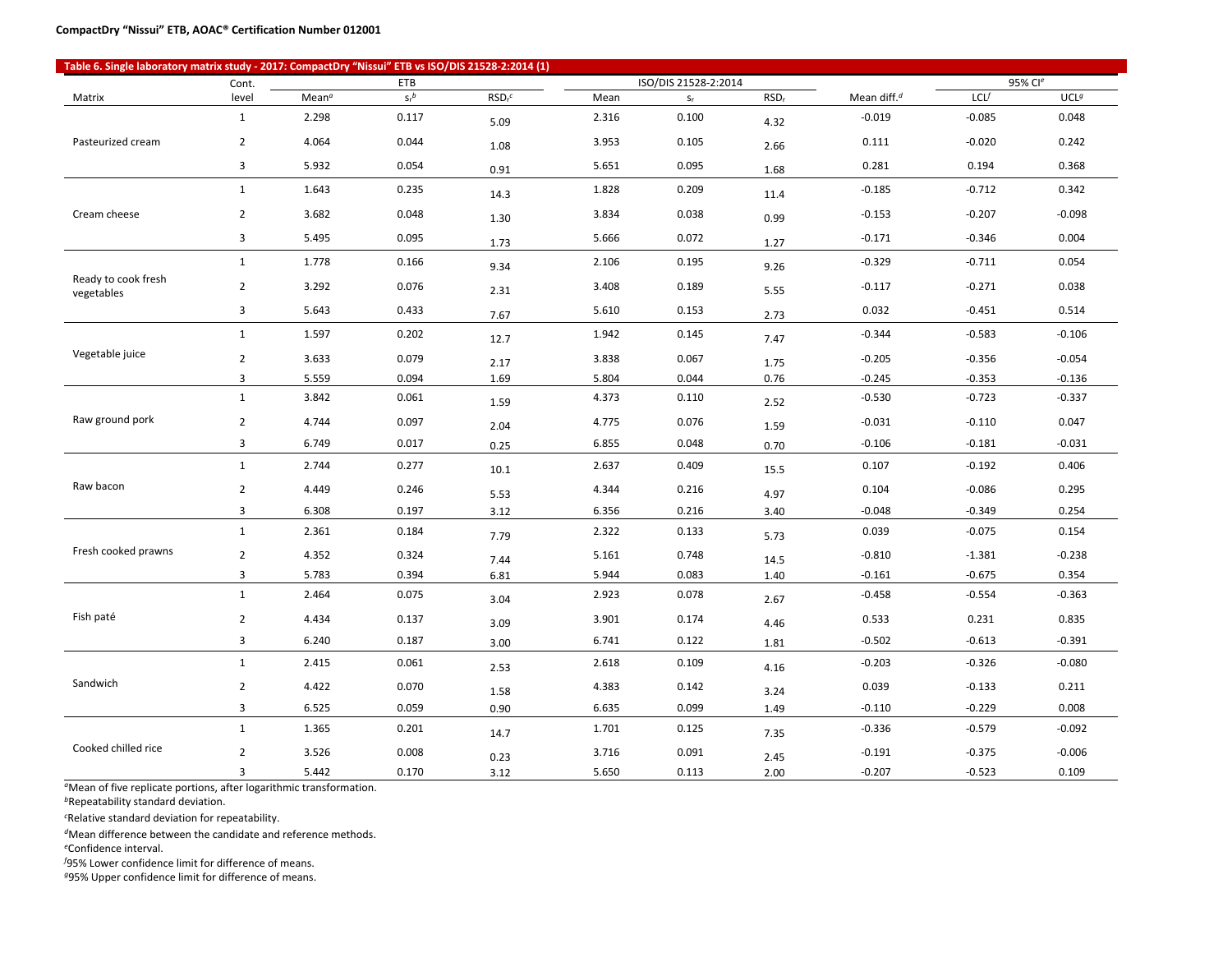|                 |                                  | Non-contaminated | Medium Level<br>Low Level |             |        | High Level  |        |             |
|-----------------|----------------------------------|------------------|---------------------------|-------------|--------|-------------|--------|-------------|
| Laboratory      | CD ETB <sup><math>a</math></sup> | ISO 21528-2      | CD ETB                    | ISO 21528-2 | CD ETB | ISO 21528-2 | CD ETB | ISO 21528-2 |
| 1               | 0.000 <sup>b</sup>               | 0.000            | 2.241                     | 2.714       | 3.343  | 3.747       | 4.406  | 4.588       |
| $\overline{2}$  | 0.000                            | 0.000            | 2.443                     | 2.655       | 3.713  | 3.772       | 4.823  | 4.841       |
| 3               | 0.000                            | 0.000            | 2.279                     | 2.492       | 3.634  | 3.648       | 4.525  | 4.625       |
| 4               | 0.000                            | 0.000            | 2.247                     | 2.496       | 3.343  | 3.544       | 4.467  | 4.578       |
| 5               | 0.000                            | 0.000            | 2.123                     | 2.483       | 3.347  | 3.575       | 4.370  | 4.488       |
| 6               | 0.000                            | 0.000            | 2.344                     | 2.575       | 3.542  | 3.622       | 4.602  | 4.625       |
| $\overline{7}$  | 0.000                            | 0.000            | 2.147                     | 2.667       | 3.554  | 3.680       | 4.497  | 4.656       |
| 8               | 0.000                            | 0.000            | 2.312                     | 2.479       | 3.514  | 3.572       | 4.577  | 4.659       |
| 9               | 0.000                            | 0.000            | 2.072                     | 2.560       | 3.317  | 3.603       | 4.469  | 4.467       |
| 10              | 0.000                            | 0.000            | 2.511                     | 2.681       | 3.504  | 3.697       | 4.486  | 4.472       |
| 11 <sup>c</sup> | 0.000                            | 0.000            | 2.160                     | 2.405       | 3.379  | 3.342       | 4.317  | 4.204       |

**Table 7. Multi-laboratory study - 2008: Summary of pasteurized milk results by laboratory for each contamination level for CompactDry "Nissui" ETB and ISO 21528-2:2004 (1)**

*a* CompactDry "Nissui" ETB.

*b* Results are reported for each laboratory as a mean of two replicate portions, plated in duplicate, after logarithmic transformation.

*c* Organizing Laboratory.